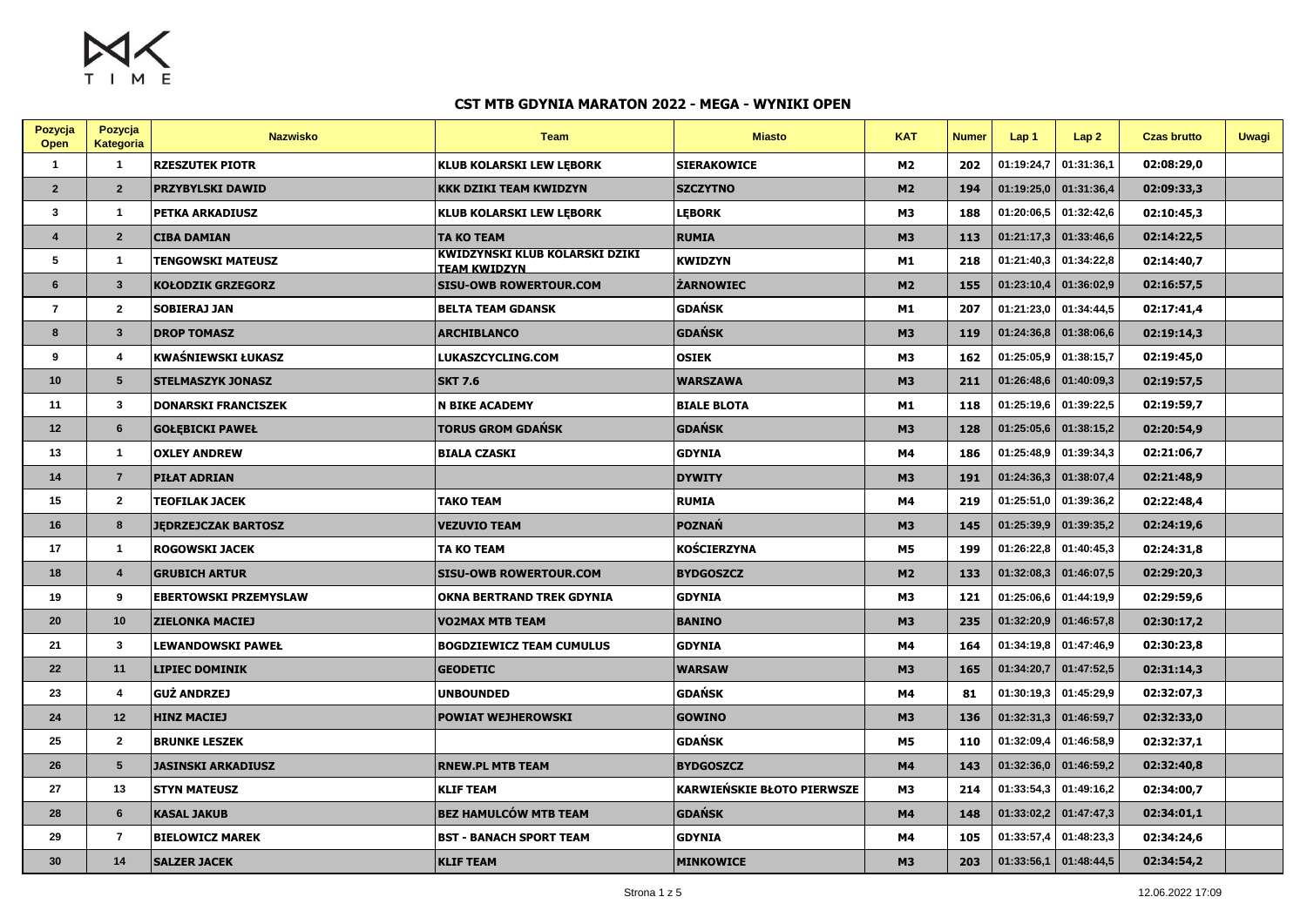$M_X$ 

| Pozycja<br>Open | Pozycja<br>Kategoria | <b>Nazwisko</b>              | <b>Team</b>                                                    | <b>Miasto</b>     | <b>KAT</b>     | <b>Numer</b> | Lap 1      | Lap2       | <b>Czas brutto</b> | <b>Uwagi</b> |
|-----------------|----------------------|------------------------------|----------------------------------------------------------------|-------------------|----------------|--------------|------------|------------|--------------------|--------------|
| 31              | 8                    | TYMIŃSKI TOMASZ              | <b>MH AUTOMATYKA</b>                                           | <b>KOWALE</b>     | M4             | 224          | 01:34:19.7 | 01:49:29.1 | 02:35:00.9         |              |
| 32              | $\overline{4}$       | <b>GRUSZEWSKI HADRIAN</b>    | <b>KWIDZYNSKI KLUB KOLARSKI - DZIKI</b><br><b>TEAM KWIDZYN</b> | <b>MŁAWA</b>      | M1             | 134          | 01:32:11,2 | 01:46:58,3 | 02:35:15,7         |              |
| 33              | $\mathbf{3}$         | <b>JARZĄBEK TOMASZ</b>       | <b>KLIF TEAM</b>                                               | <b>GORKI</b>      | <b>M5</b>      | 142          | 01:33:55.1 | 01:48:44.0 | 02:35:55,3         |              |
| 34              | $\overline{1}$       | <b>SZWARC WACŁAW</b>         | <b>7R ROWMIX TEAM P/B 72D</b>                                  | <b>SKAWINA</b>    | $M6+$          | 216          | 01:33:56,2 | 01:48:43,8 | 02:37:15,5         |              |
| 35              | 15                   | <b>HINZ MARCIN</b>           | <b>SKALMAR OBŁYNOS RACING</b>                                  | <b>DYWITY</b>     | M3             | 137          | 01:38:12,2 | 01:52:51,5 | 02:37:42,6         |              |
| 36              | 5                    | <b>SIKORA ŁUKASZ</b>         | <b>DECATHLON OLSZTYN</b>                                       | <b>DYWITY</b>     | M <sub>2</sub> | 205          | 01:38:13,7 | 01:52:45.5 | 02:38:08,1         |              |
| 37              | 6                    | <b>GOYKE KRZYSZTOF</b>       | <b>KLIF TEAM</b>                                               | <b>LUBKOWO</b>    | M2             | 129          | 01:34:47,7 | 01:50:14,4 | 02:38:18,3         |              |
| 38              | 9                    | KONIUSZEWSKI BARTOSZ         | <b>WINAAR MTB TURBO CHVJE</b>                                  | <b>GDANSK</b>     | <b>M4</b>      | 156          | 01:41:09,1 | 01:55:36,4 | 02:38:43,3         |              |
| 39              | 16                   | <b>RIEBANDT SŁAWOMIR</b>     | LUKASZCYCLING.COM                                              | <b>TCZEW</b>      | M <sub>3</sub> | 197          | 01:41:25,3 | 01:55:35,5 | 02:38:54,6         |              |
| 40              | $\overline{4}$       | <b>MALINOWSKI JACEK</b>      | <b>PLOCKI KLUB KOLARSKI</b>                                    | <b>PŁOCK</b>      | <b>M5</b>      | 169          | 01:33:53,4 | 01:49:02,6 | 02:39:10,6         |              |
| 41              | 10                   | <b>WOZNIAK ŁUKASZ</b>        | <b>KGS LEGENDS</b>                                             | OŻARÓW MAZOWIECKI | M4             | 229          | 01:34:00,7 | 01:50:04,4 | 02:39:23,6         |              |
| 42              | $5\phantom{.0}$      | <b>KULESZA JACEK</b>         |                                                                | <b>GDYNIA</b>     | <b>M5</b>      | 161          | 01:34:46,3 | 01:50:15,7 | 02:39:24,5         |              |
| 43              | $\overline{7}$       | <b>OKTABA PAWEŁ</b>          | TK MASTERS GIŻYCKO                                             | OLSZTYN           | M <sub>2</sub> | 180          | 01:40:19,1 | 01:54:40,6 | 02:40:09,1         |              |
| 44              | 11                   | <b>BOROWIECKI BARTŁOMIEJ</b> | <b>CMENTARNIUM.PL</b>                                          | <b>RUMIA</b>      | M4             | 108          | 01:37:55,7 | 01:52:50,7 | 02:40:45,6         |              |
| 45              | 17                   | <b>SUPERSON MARCIN</b>       |                                                                | <b>GDYNIA</b>     | M <sub>3</sub> | 215          | 01:35:36,9 | 01:51:30,4 | 02:41:02,5         |              |
| 46              | 18                   | <b>ZIEBURA BARTOSZ</b>       | <b>BIAŁE CZASZKI</b>                                           | <b>GDYNIA</b>     | <b>M3</b>      | 233          | 01:35:37,4 | 01:51:29.6 | 02:41:03,6         |              |
| 47              | $\overline{1}$       | <b>GROCHOWSKA KATARZYNA</b>  | TEAM MX SKÓRCZ                                                 | KOSCIELNA JANIA   | K3             | 132          | 01:36:31.4 | 01:52:31,3 | 02:41:36,3         |              |
| 48              | 12                   | <b>PISKORSKI PAWEL</b>       | <b>BEZ HAMULCÓW MTB TEAM</b>                                   | <b>GDANSK</b>     | M4             | 192          | 01:35:00,7 | 01:51:30,9 | 02:42:32,4         |              |
| 49              | 13                   | <b>BACZEWSKI DANIEL</b>      |                                                                | <b>GDANSK</b>     | Μ4             | 103          | 01:38:10,0 | 01:54:10,3 | 02:43:42,3         |              |
| 50              | $\overline{1}$       | <b>MIKULSKA MAŁGOSIA</b>     | <b>N-BIKE ACADEMY</b>                                          | <b>NIEMCZ</b>     | K1             | 173          | 01:38:19,8 | 01:53:50,2 | 02:44:19,9         |              |
| 51              | 14                   | <b>OŁDAKOWSKI KAROL</b>      |                                                                | OLSZTYN           | Μ4             | 183          | 01:41:07,1 | 01:57:13,0 | 02:44:25,6         |              |
| 52              | 19                   | <b>ROKICKI GRZEGORZ</b>      |                                                                | <b>GDAŃSK</b>     | <b>M3</b>      | 200          | 01:38:01,4 | 01:54:42,6 | 02:44:35,9         |              |
| 53              | 15                   | <b>CISŁO WALDEMAR</b>        | <b>DZIKI TEAM KWIDZYN</b>                                      | <b>BADKI</b>      | M4             | 115          | 01:40:28.9 | 01:56:31,9 | 02:45:01,8         |              |
| 54              | 16                   | <b>PIEPKA SŁAWEK</b>         | <b>KLIF MTB TEAM</b>                                           | LEŚNIEWO          | M4             | 190          | 01:38:08,8 | 01:54:41,0 | 02:45:02,1         |              |
| 55              | 17                   | RODZIEWICZ PRZEMYSŁAW        | <b>BIAŁE CZASZKI</b>                                           | <b>GDYNIA</b>     | M4             | 198          | 01:39:39.4 | 01:56:31,2 | 02:46:17,4         |              |
| 56              | 18                   | <b>ZIÓŁKOWSKI MIROSŁAW</b>   | <b>BST BANACH SPORT TEAM</b>                                   | <b>GDAŃSK</b>     | M4             | 237          | 01:39:37,8 | 01:56:03,1 | 02:46:35,4         |              |
| 57              | 6                    | <b>OLECH JACEK</b>           | <b>MTB ŚWIECIE</b>                                             | <b>ŚWIECIE</b>    | M5             | 182          | 01:40:31,7 | 01:56:36,9 | 02:46:52,1         |              |
| 58              | $\overline{7}$       | <b>SKAWIŃSKI TOMASZ</b>      | <b>COLD MTB TEAM</b>                                           | <b>GDYNIA</b>     | <b>M5</b>      | 206          | 01:42:01,5 | 01:58:17,3 | 02:46:59,9         |              |
| 59              | $\overline{1}$       | KOŁATKA ANIA                 | <b>KWIDZYNSKI KLUB KOLARSKI DZIKI</b><br><b>TEAM KWIDZYN</b>   | IŁAWA             | K2             | 154          | 01:40:05.2 | 01:56:13,3 | 02:47:31,3         |              |
| 60              | 8                    | <b>BRONIECKI ROBERT</b>      |                                                                | <b>GRUDZIĄDZ</b>  | M <sub>2</sub> | 109          | 01:37:57,1 | 01:53:28,8 | 02:48:25,5         |              |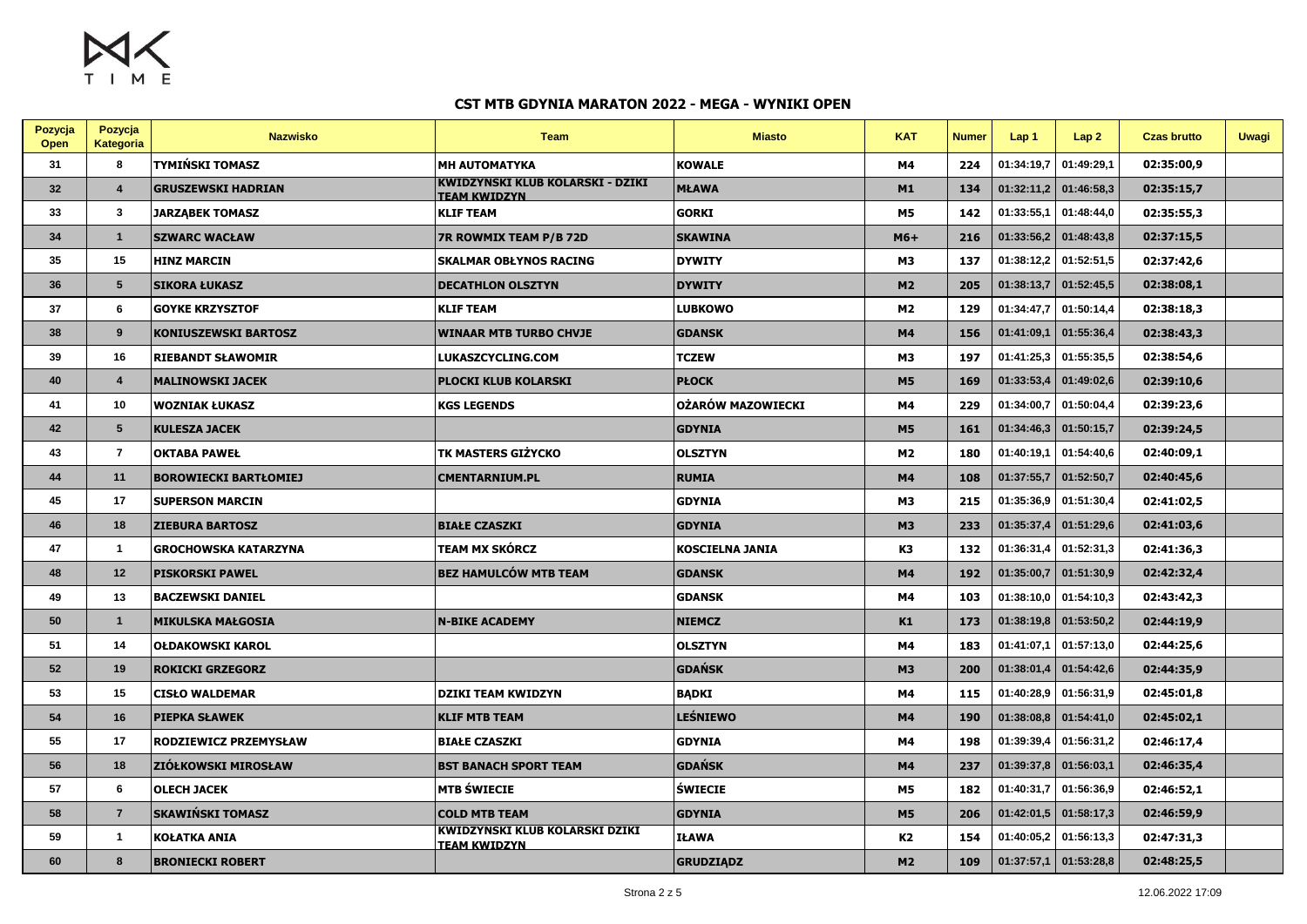$M<sub>2</sub>$ TIME

| Pozycja<br>Open | Pozycja<br>Kategoria    | <b>Nazwisko</b>              | <b>Team</b>                                             | <b>Miasto</b>        | <b>KAT</b> | <b>Numer</b> | Lap <sub>1</sub> | Lap2       | <b>Czas brutto</b> | <b>Uwagi</b> |
|-----------------|-------------------------|------------------------------|---------------------------------------------------------|----------------------|------------|--------------|------------------|------------|--------------------|--------------|
| 61              | $\overline{2}$          | <b>DŁONIAK SŁAWOMIR</b>      | <b>HOTEL KRASICKI MTB TEAM</b>                          | <b>BOGDANY</b>       | M6+        | 117          | 01:40:17,3       | 01:55:54,4 | 02:48:45,4         |              |
| 62              | 20                      | <b>WÓJCIK PIOTR</b>          | <b>TEAM WIELKI PTAK</b>                                 | <b>GDAŃSK</b>        | <b>M3</b>  | 231          | 01:40:15,9       | 01:57:15,8 | 02:49:23,7         |              |
| 63              | 19                      | <b>RUBAJ ADAM</b>            | KWIDZYNSKI KLUB KOLARSKI - DZIKI<br><b>TEAM KWIDZYN</b> | KWIDZYN              | M4         | 201          | 01:41:05,4       | 01:58:48.5 | 02:49:38.5         |              |
| 64              | 20                      | <b>WELEROWICZ TOMASZ</b>     |                                                         | <b>GDANSK</b>        | M4         | 227          | 01:42:33,8       | 01:59:30,5 | 02:49:58,7         |              |
| 65              | 21                      | <b>KIELBASA PRZEMYSLAW</b>   | <b>ZDROWY ROWER</b>                                     | <b>GDYNIA</b>        | М3         | 151          | 01:43:09,2       | 02:00:10.5 | 02:50:09,9         |              |
| 66              | 22                      | <b>TUREK JAKUB</b>           |                                                         | <b>GDAŃSK</b>        | <b>M3</b>  | 222          | 01:43:02,1       | 01:59:48,2 | 02:51:01,5         |              |
| 67              | 8                       | PEREKITKO KRZYSZTOF          | <b>NIEZRZESZONY</b>                                     | <b>JAGATOWO</b>      | <b>M5</b>  | 187          | 01:39:36,6       | 01:56:06,2 | 02:51:18,0         |              |
| 68              | 9                       | <b>BIANEK MARCIN</b>         | <b>TEAM MX SKÓRCZ</b>                                   | <b>SKÓRCZ</b>        | M2         | 104          | 01:42:46,3       | 01:59:49,0 | 02:51:39,4         |              |
| 69              | 23                      | <b>WASAŻNIK MARCIN</b>       | <b>KK ZAŁUSKI TEAM</b>                                  | <b>PŁOŃSK</b>        | <b>M3</b>  | 225          | 01:33:57,5       | 01:48:23,9 | 02:53:20,6         |              |
| 70              | 21                      | <b>STANISZEWSKI BARTOSZ</b>  | <b>BOGDZIEWICZ TEAM CUMULUS</b>                         | <b>GDYNIA</b>        | M4         | 209          | 01:41:29,4       | 01:59:30,2 | 02:54:41,4         |              |
| 71              | $\overline{\mathbf{1}}$ | KASZUBOWSKA-TEOFILAK JUSTYNA | <b>TA KO TEAM</b>                                       | <b>RUMIA</b>         | $K4+$      | 150          | 01:44:31.7       | 02:01:39.5 | 02:55:26.3         |              |
| 72              | 10                      | <b>HALBRY MACIEJ</b>         |                                                         | <b>GDYNIA</b>        | M2         | 135          | 01:43:49,9       | 02:01:18,5 | 02:55:33,1         |              |
| 73              | 22                      | <b>ABRAMCZYK PAWEŁ</b>       | K.K. CATENA WYSZKÓW                                     | <b>RZAŚNIK</b>       | M4         | 102          | 01:42:44,0       | 02:00:48,6 | 02:55:44,6         |              |
| 74              | $\overline{\mathbf{3}}$ | <b>ZUPA WOJCIECH</b>         | <b>SISU-OWB ROWETOUR.COM</b>                            | <b>BYDGOSZCZ</b>     | $M6+$      | 238          | 01:47:15,0       | 02:04:51,3 | 02:57:09,5         |              |
| 75              | 23                      | <b>NURKOWSKI ROBERT</b>      | PIOTRKOWSKIE KOLARSTWO                                  | PIOTRKÓW TRYBUNALSKI | Μ4         | 178          | 01:42:45,7       | 02:01:56,7 | 02:57:37,9         |              |
| 76              | $\overline{2}$          | TOPOREK JOANNA               | <b>ZDROWY ROWER TEAM</b>                                | <b>GDYNIA</b>        | $K4+$      | 221          | 01:46:44,9       | 02:04:25,8 | 02:58:11,4         |              |
| 77              | 24                      | <b>BLOCH ROMAN</b>           | KWIDZYNSKI KLUB KOLARSKI - DZIKI<br><u>TEAM KWIDZYN</u> | <b>KWIDZYN</b>       | <b>M3</b>  | 107          | 01:51:33,6       | 02:07:41,1 | 02:58:17,3         |              |
| 78              | 25                      | <b>MALINOWSKI MATEUSZ</b>    | <b>TEAM MX SKÓRCZ</b>                                   | <b>SKÓRCZ</b>        | <b>M3</b>  | 170          | 01:50:11,5       | 02:06:35,8 | 03:00:25,6         |              |
| 79              | 26                      | <b>OGLECKI RADEK</b>         | <b>TREJRENT</b>                                         | <b>GDANSK</b>        | <b>M3</b>  | 179          | 01:54:55,7       | 02:10:52,2 | 03:00:37,3         |              |
| 80              | $5\phantom{1}$          | <b>JARZĄBEK NIKODEM</b>      |                                                         | <b>KARSIN</b>        | M1         | 141          | 01:56:36,0       | 02:13:28,9 | 03:01:53,9         |              |
| 81              | 27                      | <b>STANKE TOMASZ</b>         | <b>AKTYWNIE CAŁY ROK</b>                                | <b>CHOJNICE</b>      | <b>M3</b>  | 210          | 01:49:22,8       | 02:07:50,3 | 03:03:29,9         |              |
| 82              | 9                       | <b>GRETKOWSKI RYSZARD</b>    | <b>7R</b>                                               | <b>GDAŃSK</b>        | M5         | 131          | 01:50:14,3       | 02:08:24,8 | 03:03:57,9         |              |
| 83              | 28                      | <b>GLONEK PAWEŁ</b>          |                                                         | <b>GDYNIA</b>        | <b>M3</b>  | 126          | 01:50:15,1       | 02:08:43,5 | 03:03:58,5         |              |
| 84              | 10                      | <b>LESZCZYŃSKI MARIUSZ</b>   | <b>VO2MAX MTB TEAM</b>                                  | <b>GDYNIA</b>        | <b>M5</b>  | 163          | 01:49:24.1       | 02:07:48.8 | 03:03:58,5         |              |
| 85              | 29                      | <b>MASTALERZ KAROL</b>       |                                                         | <b>GDYNIA</b>        | <b>M3</b>  | 171          | 01:51:27,3       | 02:09:24,6 | 03:04:23,6         |              |
| 86              | 30                      | <b>STRUZIK SEBASTIAN</b>     |                                                         | <b>POZNAŃ</b>        | <b>M3</b>  | 213          | 01:49:05,2       | 02:07:40,8 | 03:04:49,0         |              |
| 87              | $\overline{\bf{4}}$     | <b>ŁUKASIK ARTUR</b>         |                                                         | <b>GDYNIA</b>        | M6+        | 167          | 01:50:24,6       | 02:08:30,6 | 03:04:50,5         |              |
| 88              | 31                      | <b>OLBRYS PIOTR</b>          |                                                         | <b>GDYNIA</b>        | <b>M3</b>  | 181          | 01:50:10,2       | 02:08:50,2 | 03:05:38,4         |              |
| 89              | 24                      | <b>JARZABEK BARTŁOMIEJ</b>   | <b>GARDENFLORA SPORT TEAM</b>                           | KARSIN               | M4         | 140          | 01:50:02,1       | 02:10:22,0 | 03:05:56,4         |              |
| 90              | 32                      | <b>CIEŚLAK TOMASZ</b>        | <b>GDYNIA SPORT TEAM</b>                                | <b>GDYNIA</b>        | <b>M3</b>  | 114          | 01:50:08,3       | 02:08:48,3 | 03:06:41,3         |              |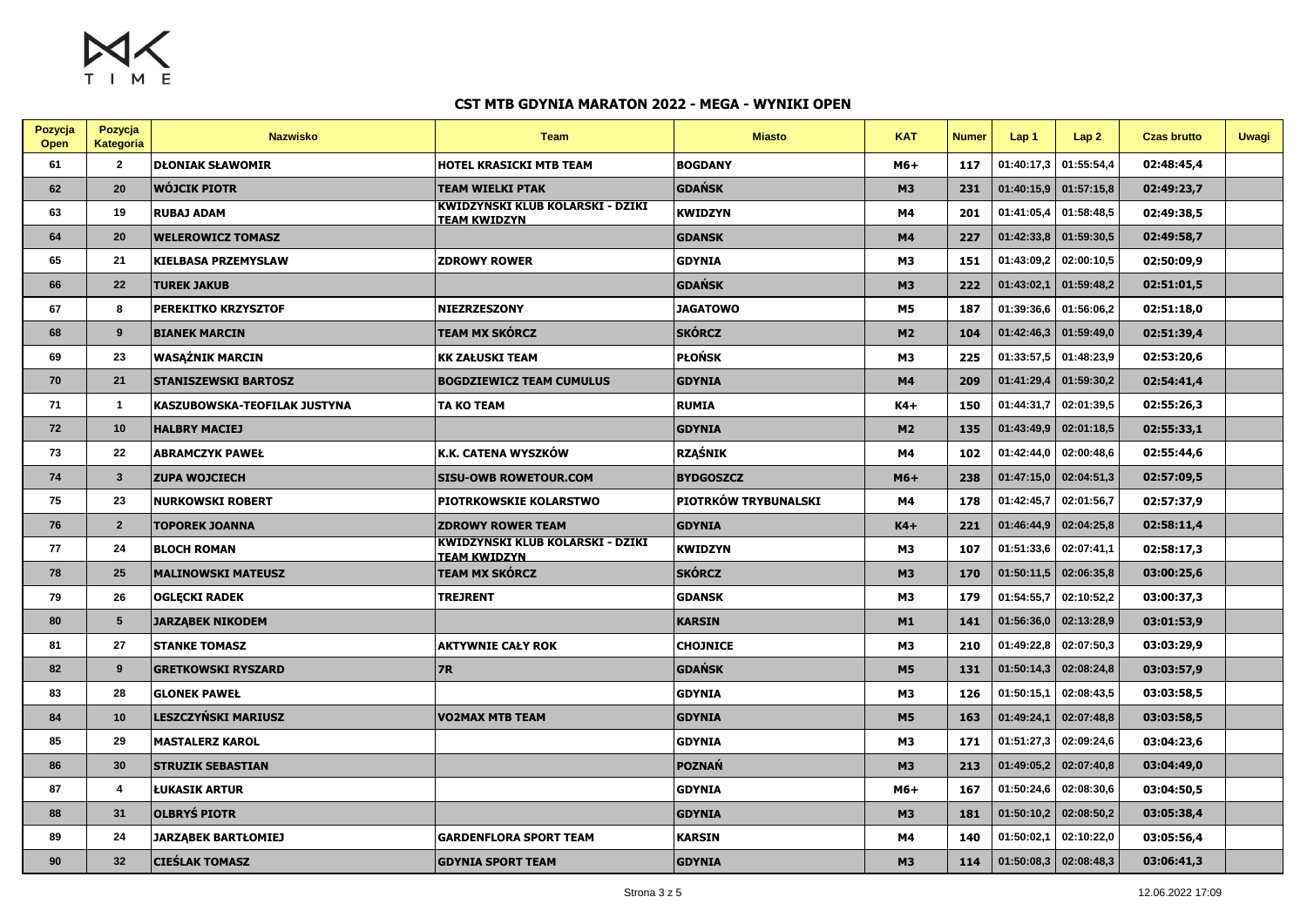

| Pozycja<br>Open | Pozycja<br>Kategoria | <b>Nazwisko</b>                | <b>Team</b>                      | <b>Miasto</b>          | <b>KAT</b>     | <b>Numer</b> | Lap <sub>1</sub> | Lap2       | <b>Czas brutto</b> | <b>Uwagi</b> |
|-----------------|----------------------|--------------------------------|----------------------------------|------------------------|----------------|--------------|------------------|------------|--------------------|--------------|
| 91              | 33                   | <b>KMITA ROBERT</b>            | <b>KK ZAŁUSKI TEAM</b>           | PŁOŃSK                 | M3             | 153          | 01:59:12,0       | 02:15:42,4 | 03:06:55,3         |              |
| 92              | 25                   | <b>TYLAK GRZEGORZ</b>          | <b>CMENTARIUM.PL</b>             | <b>GDYNIA</b>          | M4             | 223          | 01:53:12,1       | 02:12:08,6 | 03:07:56,9         |              |
| 93              | 26                   | <b>STROJK BARTOSZ</b>          |                                  | <b>GDYNIA</b>          | M4             | 212          | 01:52:12,5       | 02:10:22,0 | 03:08:12,6         |              |
| 94              | 11                   | <b>SPRZĄCZKOWSKI KRZYSZTOF</b> |                                  | <b>GDYNIA</b>          | <b>M5</b>      | 208          | 01:51:22.9       | 02:11:50,6 | 03:10:29,3         |              |
| 95              | 27                   | <b>REDDIG KRZYSZTOF</b>        |                                  | <b>GDYNIA</b>          | M4             | 196          | 01:48:57,9       | 02:08:31,3 | 03:10:45,1         |              |
| 96              | $\overline{2}$       | JEDYNAK KATARZYNA              | <b>LKK LUKS SŁAWNO</b>           | <b>SŁAWNO</b>          | K1             | 144          | 01:57:46,1       | 02:15:44,7 | 03:11:03,7         |              |
| 97              | 34                   | <b>OWCZARZ DAMIAN</b>          | <b>VEZUVIO TEAM</b>              | TARNOWO PODGÓRNE       | M3             | 185          | 01:54:02,8       | 02:12:55,6 | 03:11:09,5         |              |
| 98              | $\overline{2}$       | <b>CHYCZEWSKA KATARZYNA</b>    | <b>ZDROWYROWERTEAM</b>           | <b>GDYNIA</b>          | K <sub>3</sub> | 112          | 01:57:44,7       | 02:15:46,2 | 03:11:17,1         |              |
| 99              | 28                   | <b>IWANIUK BARTOSZ</b>         | <b>MICHELIN TEAM</b>             | <b>OLSZTYN</b>         | M4             | 138          | 01:46:46,7       | 02:06:24,9 | 03:11:54,9         |              |
| 100             | 35                   | <b>SIEROŃSKI MARCIN</b>        | <b>WWW.GAMMAFINANSE.PL</b>       | <b>CHWASZCZYNO</b>     | <b>M3</b>      | 204          | 01:51:23,7       | 02:11:57,2 | 03:15:34,8         |              |
| 101             | $\mathbf{3}$         | JAKUBOWSKA-OLECH EDYTA         | <b>MTB ŚWIECIE</b>               | <b>SWIECIE</b>         | $K4+$          | 139          | 01:57:46,9       | 02:18:30,3 | 03:17:26,8         |              |
| 102             | 29                   | <b>WAŚKIEWICZ JAROSŁAW</b>     | <b>SZEFUŃCIO SRALPE POLSKA</b>   | GDAŃSK                 | M4             | 226          | 02:02:40,7       | 02:26:40,2 | 03:18:11,2         |              |
| 103             | 12                   | <b>TŁUSZCZAK RAFAŁ</b>         | <b>HOTEL CZTERY BRZOZY</b>       | <b>GDYNIA</b>          | M5             | 220          | 01:53:47,9       | 02:16:04,1 | 03:19:44,5         |              |
| 104             | 30                   | GALIŃSKI PATRYK                | <b>BST - BANACH SPORT TEAM</b>   | GDAŃSK                 | M4             | 124          | 01:54:45,4       | 02:16:35,8 | 03:22:12,5         |              |
| 105             | 36                   | <b>KOWALCZYK DAMIAN</b>        |                                  | <b>GNIEZNO</b>         | M3             | 157          | 01:59:37,2       | 02:21:49.8 | 03:22:57,2         |              |
| 106             | 13                   | <b>FUCZKO MAREK</b>            | <b>JAKO TAKO JADE</b>            | WEJHEROWO              | <b>M5</b>      | 123          | 01:58:00,3       | 02:18:29,5 | 03:23:41,9         |              |
| 107             | 31                   | <b>MADERSKI RAFAŁ</b>          |                                  | <b>GDAŃSK</b>          | M4             | 168          | 02:05:13,9       | 02:24:58,0 | 03:24:02,2         |              |
| 108             | 32                   | <b>MIKA TOMASZ</b>             |                                  | <b>WARSZAWA</b>        | M4             | 172          | 02:05:16,3       | 02:24:59,8 | 03:25:29,4         |              |
| 109             | $\overline{2}$       | <b>ZIELIŃSKA WERONIKA</b>      | <b>KOSOX BIKE TEAM</b>           | <b>GMINA CZERWONAK</b> | K2             | 234          | 01:59:31,3       | 02:21:22,2 | 03:27:43,3         |              |
| 110             | 37                   | <b>KOWALCZYK MAREK</b>         |                                  | <b>GDAŃSK</b>          | <b>M3</b>      | 158          | 02:00:35,8       | 02:21:13,8 | 03:28:06,8         |              |
| 111             | 14                   | <b>KRYSZEWSKI WOJCIECH</b>     | K2                               | <b>KOLECZKOWO</b>      | M5             | 160          | 02:00:54,9       | 02:24:40,0 | 03:28:32,5         |              |
| 112             | 38                   | <b>CZĄSTKA TOMASZ</b>          |                                  | <b>GDYNIA</b>          | M <sub>3</sub> | 127          | 02:01:31,6       | 02:24:48,4 | 03:31:05,3         |              |
| 113             | $\mathbf{3}$         | <b>CHWIEJ KAROLINA</b>         | <b>VELCREDO FACTORY TEAM</b>     | <b>SOPOT</b>           | K <sub>3</sub> | 111          | 02:11:56,6       | 02:32:49,9 | 03:37:57,2         |              |
| 114             | 33                   | <b>ZAJKO MACIEJ</b>            | <b>NOCNY PATROL</b>              | WARSAW                 | M4             | 232          | 02:23:33,4       | 02:50:12,0 | 04:02:56,1         |              |
| 115             | 11                   | <b>LANIEC PRZEMYSŁAW</b>       |                                  | <b>CHEŁMNO</b>         | M2             | 166          | 02:26:13,7       | 02:50:13,6 | 04:03:44,5         |              |
| 116             | 15                   | <b>ORZECH MACIEJ</b>           | <b>ZDROWYROWER TEAM</b>          | <b>GDYNIA</b>          | <b>M5</b>      | 184          | 02:17:38,0       | 02:47:06,1 | 04:10:31,2         |              |
| 117             | 34                   | <b>ZIOMEK DARIUSZ</b>          | ELEVEIGHT KITESURFING BY WAKE.PL | <b>GDYNIA</b>          | M4             | 236          | 02:29:53,8       | 02:54:19,0 | 04:14:05,9         |              |
| 118             | 5                    | <b>JUSZCZAK KRZYSZTOF</b>      |                                  | <b>KOSZALIN</b>        | $M6+$          | 146          | 02:31:01.8       | 02:56:39,2 | 04:18:45,6         |              |
| 119             | 35                   | <b>KARKOWSKI RAFAŁ</b>         | PŁOCKI KLUB KOLARSKI             | PŁOCK                  | M4             | 147          | 03:09:56.3       | 03:36:39,7 | 04:59:49,3         |              |
| <b>DNF</b>      | <b>DNF</b>           | <b>WÓJCIAK ŁUKASZ</b>          | <b>VEZUVIO TEAM</b>              | <b>ROSNOWO</b>         | M <sub>3</sub> | 230          | 01:09:26,3       | 01:27:47,0 | <b>DNF</b>         | <b>DNF</b>   |